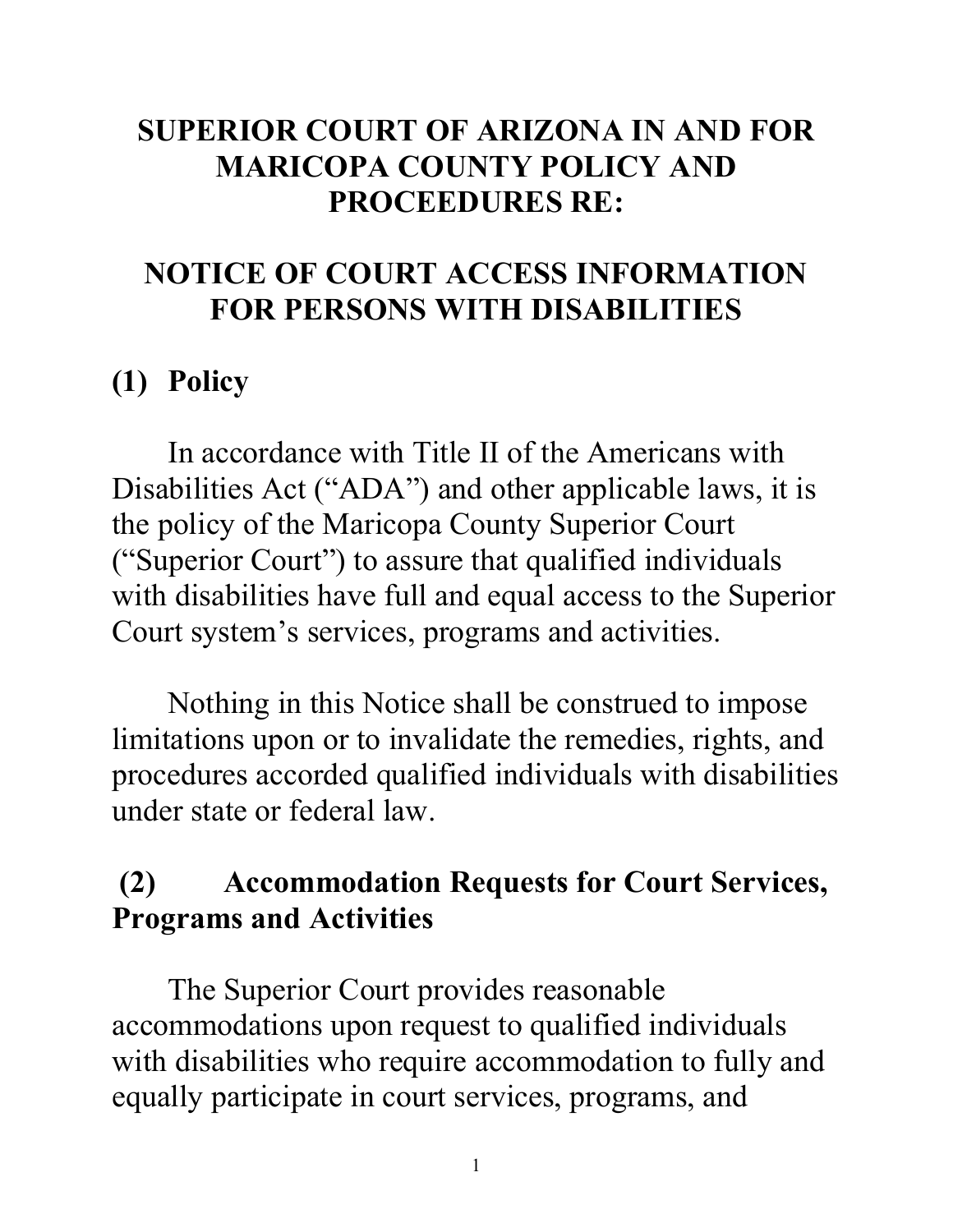activities.<sup>1</sup> The Superior Court has designated an ADA Coordinator to carry out compliance with Title II of the ADA.<sup>[2](#page-14-1)</sup> Qualified individuals with disabilities requiring accommodation to access court services, programs and activities, including, but not limited to, courtroom proceedings, may complete the attached **Request for Accommodations Form**, and submit it by either (1) mailing it to the ADA Coordinator, or (2) by giving it to courtroom staff or to the Clerk's Office. If the requesting individual needs help completing the form, please ask the ADA Coordinator for assistance.<sup>3</sup> Alternative means of submitting an accommodation request, such as by personal interview or a tape recording, will be made available to qualified individuals with disabilities upon request.

The ADA Coordinator's contact information is: Dennis Carpenter, ADA Coordinator Maricopa County Superior Court 125 W. Washington 4th Floor 602-372-0190 Fax: 602-506-3134

To the extent possible, please submit the Request for Accommodations Form at least 10 days prior to any scheduled judicial proceeding, service, program or activity. For emergency judicial matters, the ADA Coordinator should be contacted immediately.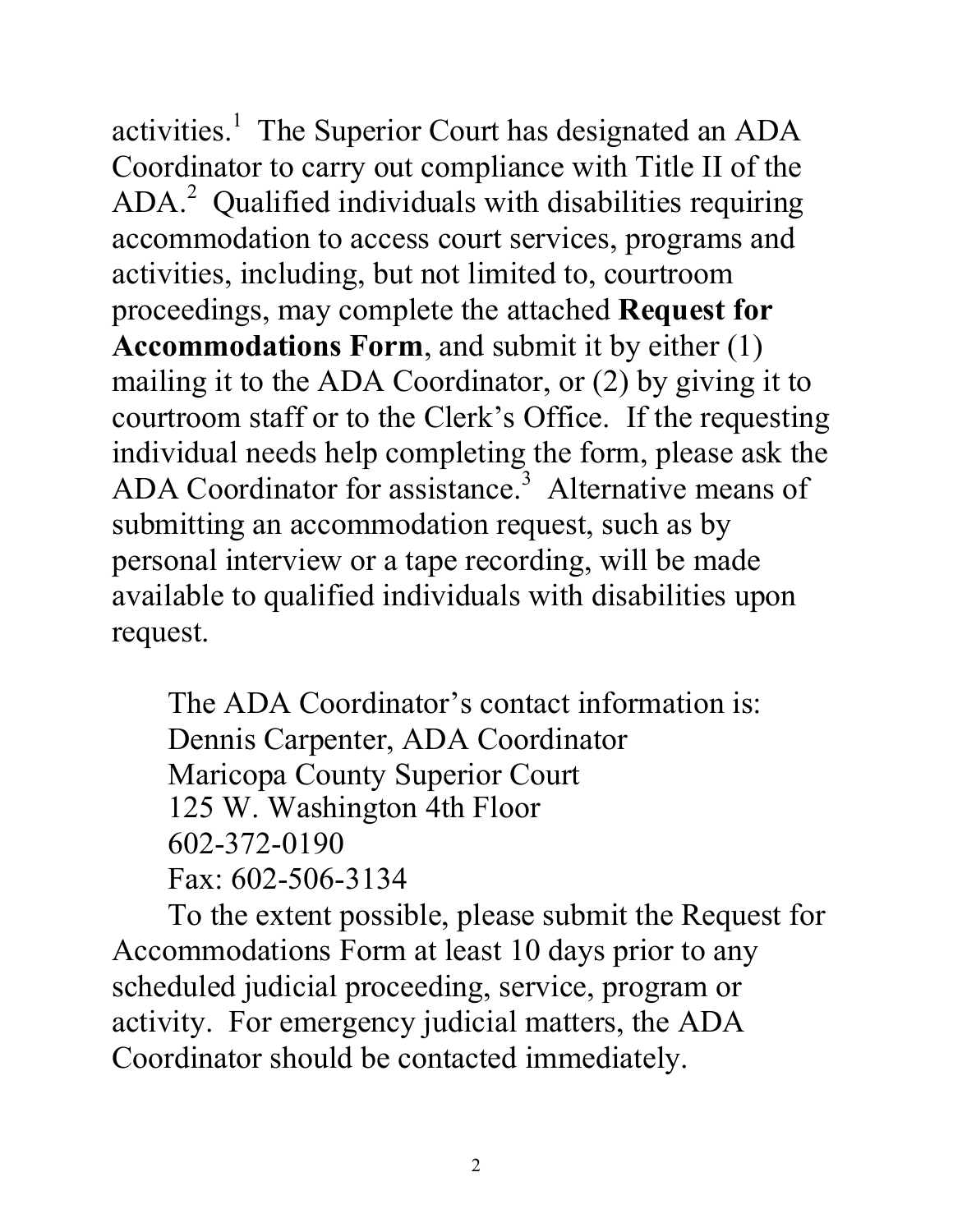The ADA Coordinator may ask the requesting individual for additional relevant information where it would be helpful in responding to the request for accommodations. The ADA Coordinator will, as soon as reasonably possible, provide a response to the request for accommodation, and notify the requesting individual whether the requested accommodation will be provided. This will be done in writing unless the short lead time of a request precludes written notice. If the requesting individual is dissatisfied with the response to the request, the individual may file a complaint using the Grievance Procedures described in Section 5 of this Notice.

In providing reasonable accommodation, although the Superior Court gives primary consideration to the accommodation requested, the Superior Court has exclusive authority to make decisions regarding accommodation requests. An alternative accommodation may be offered if equally effective. Every effort shall be made to meet the specific needs of the individual. The Superior Court is not required to make modifications that would fundamentally alter the service, program or activity or cause undue financial or administrative burden.

## **(3) Definitions**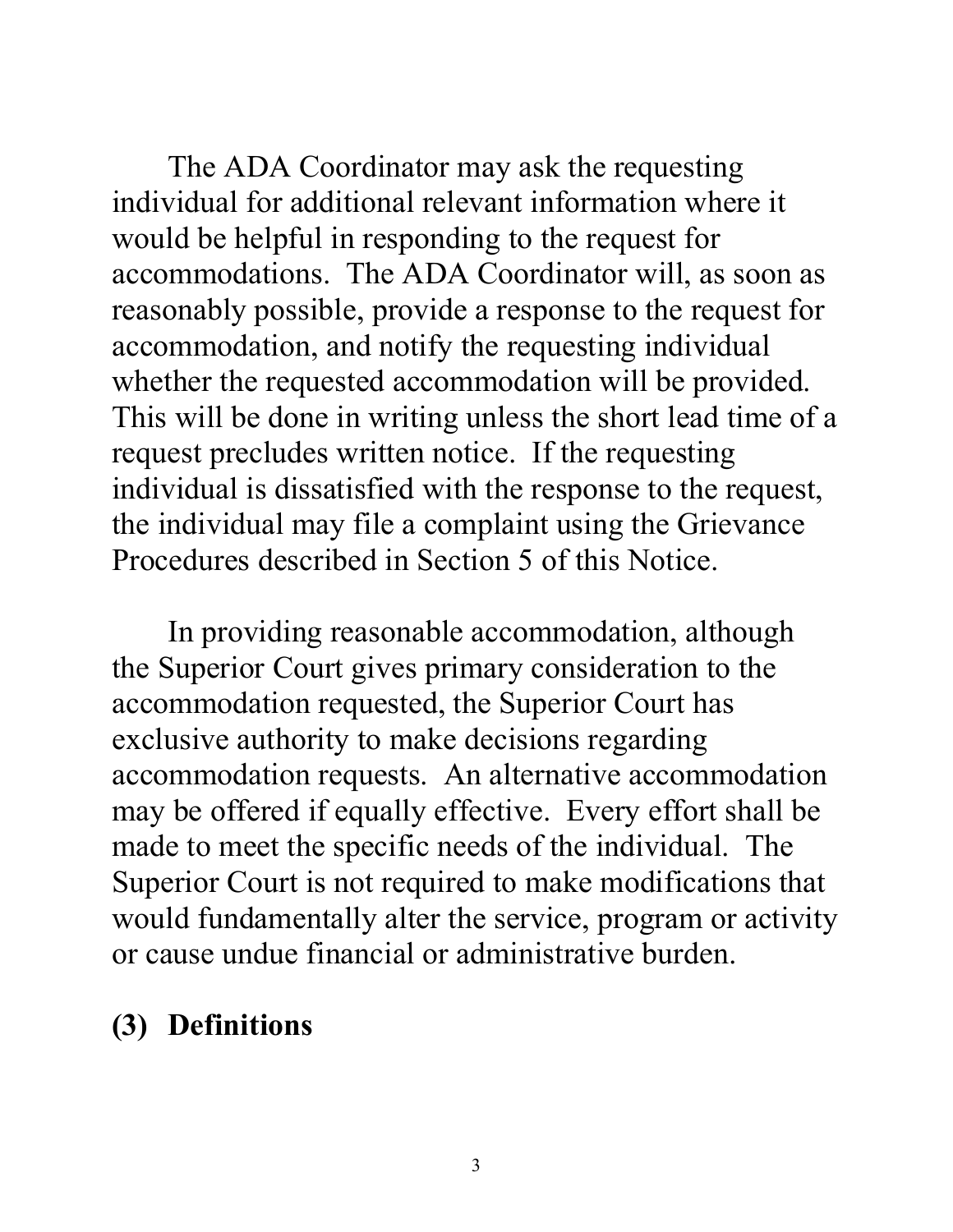The following definitions apply to this Notice and to all matters pertaining to the Superior Court's compliance with Title II of the ADA:

**(a) "Accommodations**" may include, but are not limited to, making reasonable modifications in policies, practices, and procedures; furnishing, at no charge, to qualified individuals with disabilities, auxiliary aids and services, which are not limited to equipment, devices, materials in alternative formats, and qualified interpreters or readers; and making each service, program, or activity, when viewed in its entirety, readily accessible to and usable by qualified individuals with disabilities requesting accommodations. The Superior Court is not required to take any action, which would result in a fundamental alteration in the nature of a service, program or activity or in undue financial or administrative burdens.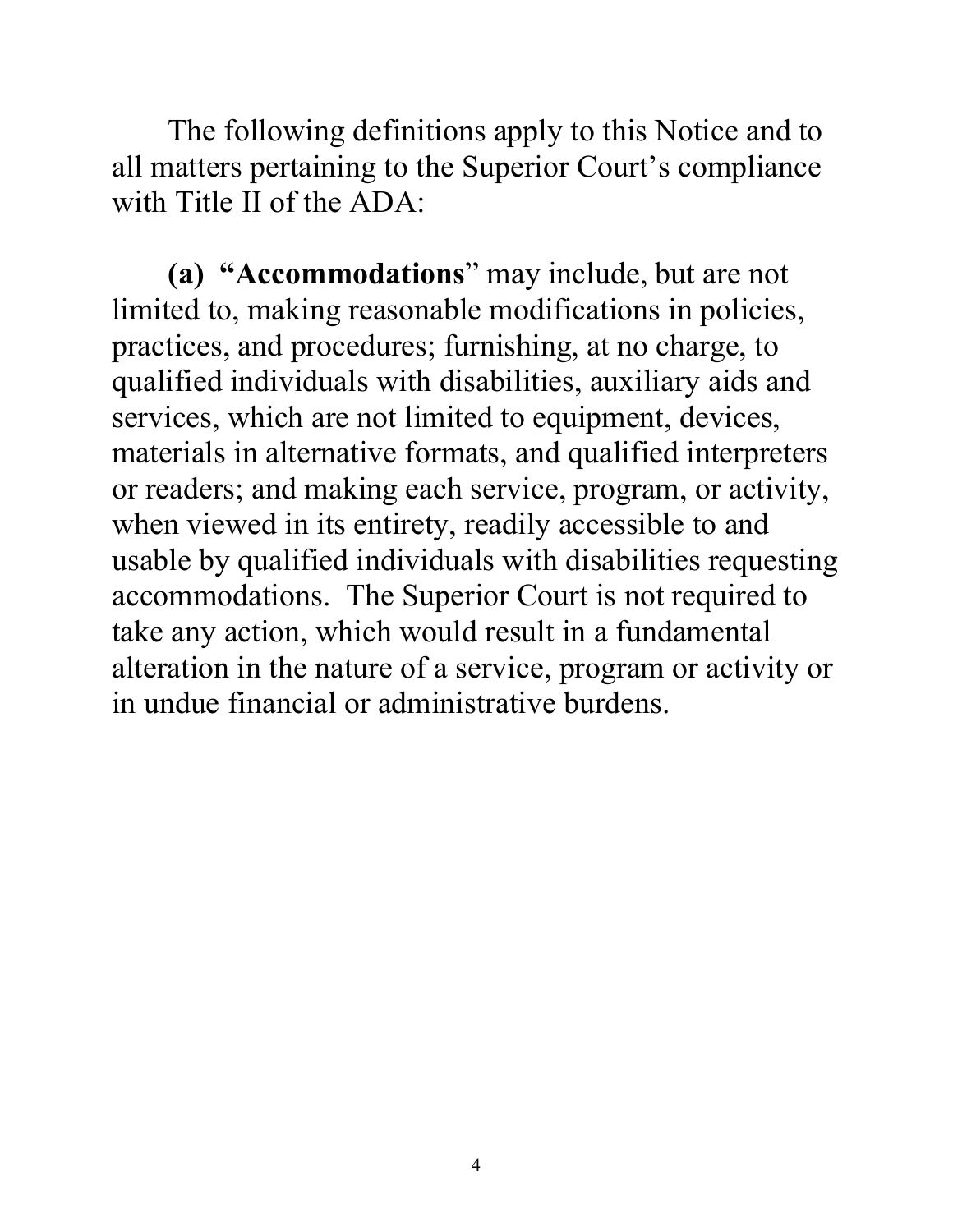# **(b) "Auxiliary aids and services"** includes

(i) Qualified interpreters, notetakers, transcription services, written materials, telephone handset amplifiers, assistive listening devices, assistive listening systems, telephones compatible with hearing aids, closed caption decoders, open and closed captioning, telecommunications devices for deaf persons (TDD's), videotext displays, or other effective methods of making aurally delivered materials available to individuals with hearing impairments;

(ii) Qualified readers, taped texts, audio recordings, Brailled materials, large print materials, or other effective methods of making visually delivered materials available to individuals with visual impairments;

(iii) Acquisition or modification of equipment or devices; and

(iv) Other similar services and actions.

**(c) "Disability"** means, with respect to an individual, a physical or mental impairment that substantially limits one or more of the major life activities of such individual; a record of such an impairment; or regarded as having such an impairment.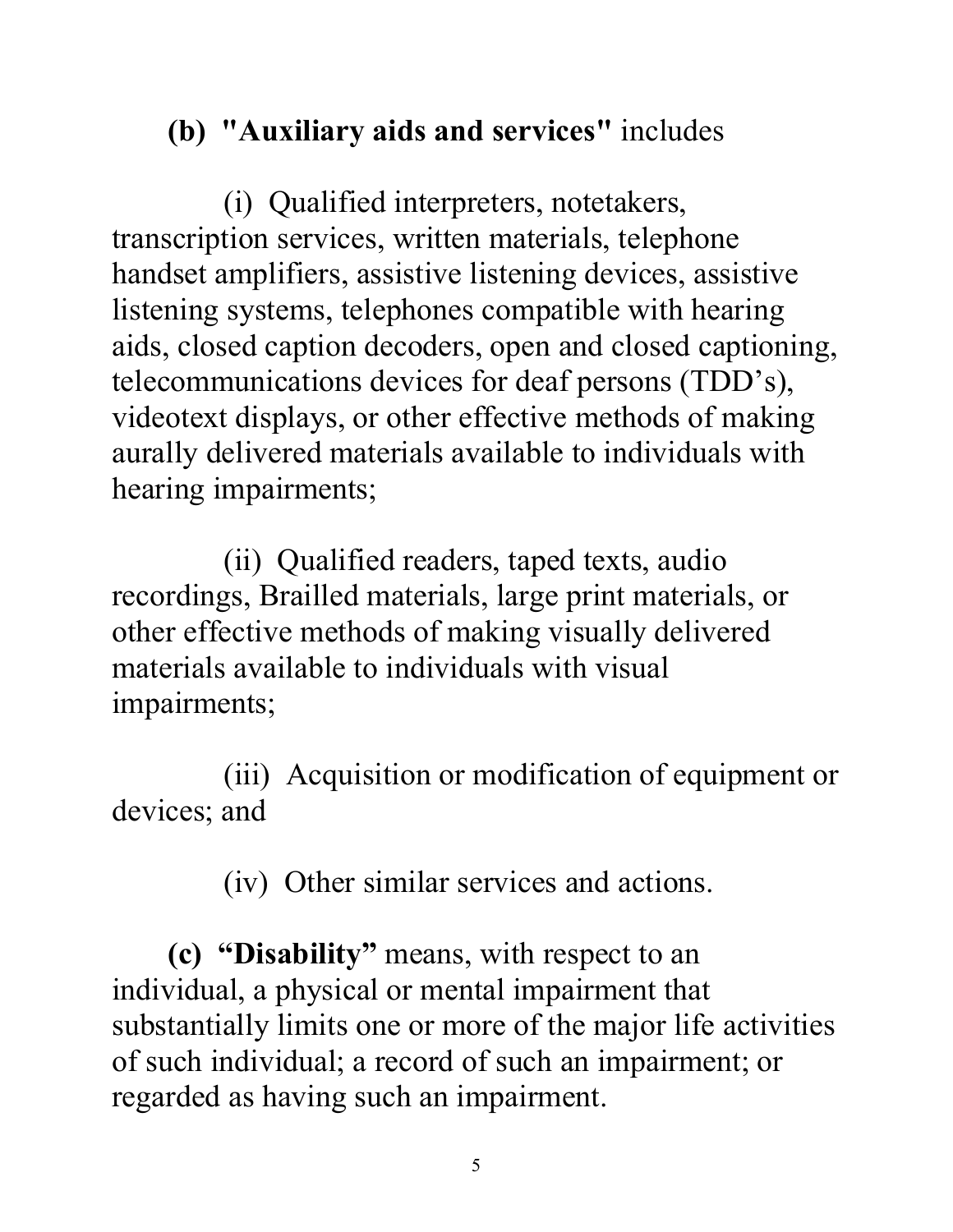**(d) "Qualified individual with a disability"** means an individual who, with or without reasonable modifications to rules, policies, or practices, the removal of architectural, communication, or transportation barriers, or the provision of auxiliary aids and services, meets the essential eligibility requirements for the receipt of services or the participation in programs or activities provided by a public entity.

## **(4) Effective Communication in Court Services, Programs, and Activities**

The Superior Court takes appropriate steps to ensure that communications with parties, jurors, attorneys, witnesses, and members of the public who are qualified individuals with disabilities are effective. The Superior Court furnishes appropriate auxiliary aids and services where necessary to afford qualified individuals with a disability an equal opportunity to participate in or benefit from the Superior Court's services, programs, and activities.

When a qualified individual with a disability requires an auxiliary aid or service to ensure effective communication, he or she may request the auxiliary aid or service of his or her choice. The Superior Court gives primary consideration to the choice expressed by the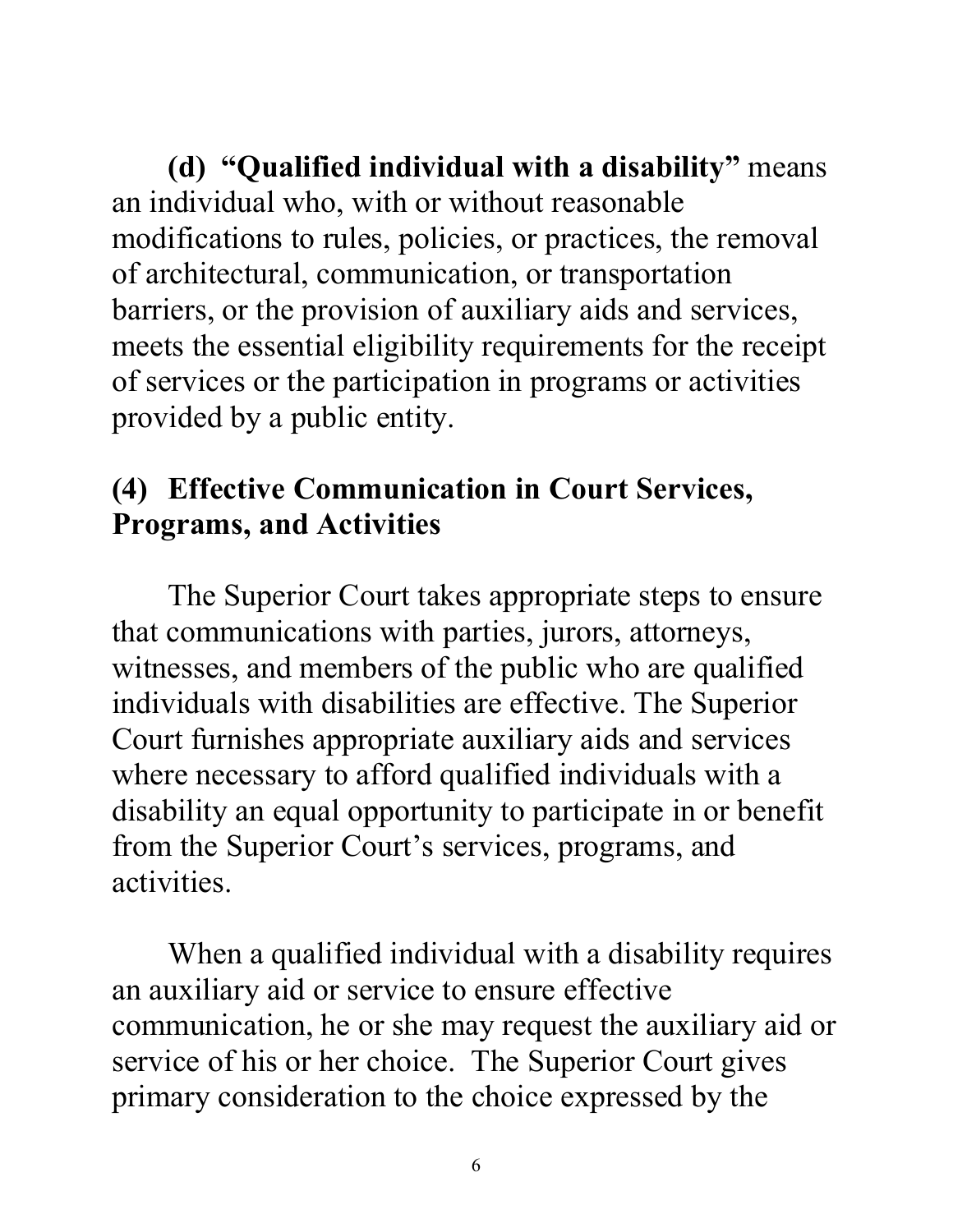individual. Primary consideration means that the Superior Court will honor the choice, unless it can show that another equally effective means of communication is available, or that use of the means chosen would result in (1) a fundamental alteration in the nature of its service, program, or activity, or (2) an undue financial or administrative burden. When the preferred type of auxiliary aid or service is not available or will not be provided, the ADA Coordinator or designee will consult with the requesting individual and will ascertain whether an alternative means of communication will ensure effective communication. The ADA Coordinator may ask the requesting individual for additional relevant information where additional relevant information would be helpful in responding to the request for accommodations.

Advance notice to the Superior Court of the request for auxiliary aids or services is strongly encouraged. The ADA Coordinator should be notified at least 10 days in advance of court sessions or for ongoing services, programs or activities. For emergencies or urgent requests, the ADA Coordinator should be notified immediately.

The ADA Coordinator will, as soon as reasonably possible, notify the requesting individual regarding the request and whether the proposed auxiliary aid or service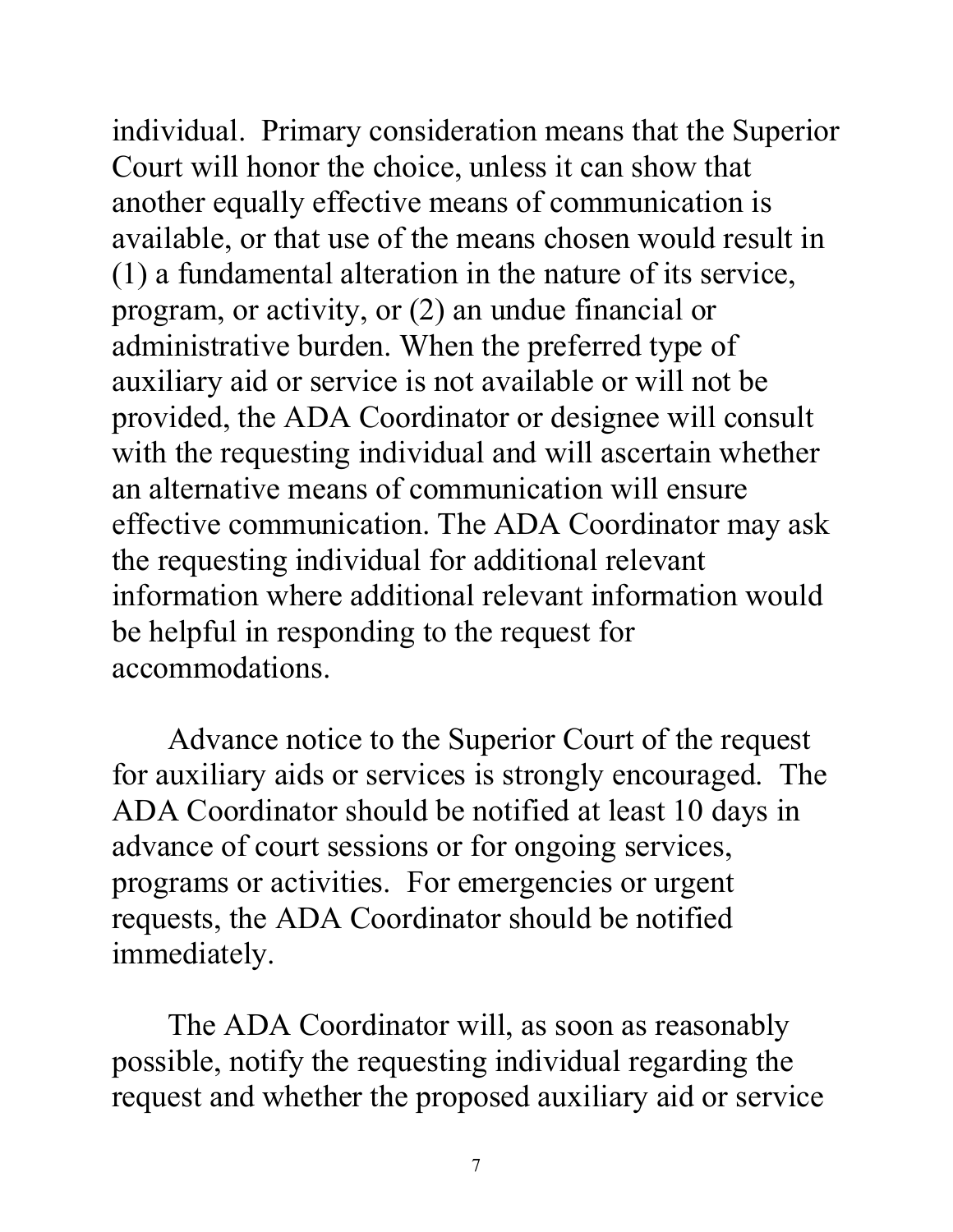will be provided. This will be done in writing unless the short lead time of a request precludes written notice.

If the requesting individual is dissatisfied with the proposed auxiliary aid or service or otherwise dissatisfied with the response to the request, the individual may file a complaint using the Grievance Procedures set out in Section 5 of this Notice.

## **(5) Grievance Procedures for Handling a Complaint about Access to Judicial Programs, Services, or Activities**

Any user of the Superior Court system – including, but not limited to, parties, attorneys, jurors, witnesses, or members of the public -- who believes that he or she has been subject to discrimination by the Superior Court based on a disability, can pursue a complaint through the Superior Court's grievance procedures. $4$  These grievance procedures do not in any way limit other legal remedies that may be available. The Superior Court's grievance procedures apply to those qualified individuals with a disability who, with or without reasonable modifications to rules, policies or practices, the removal of barriers, or the provision of auxiliary aids or services, meet the essential eligibility requirements for services, programs, or activities.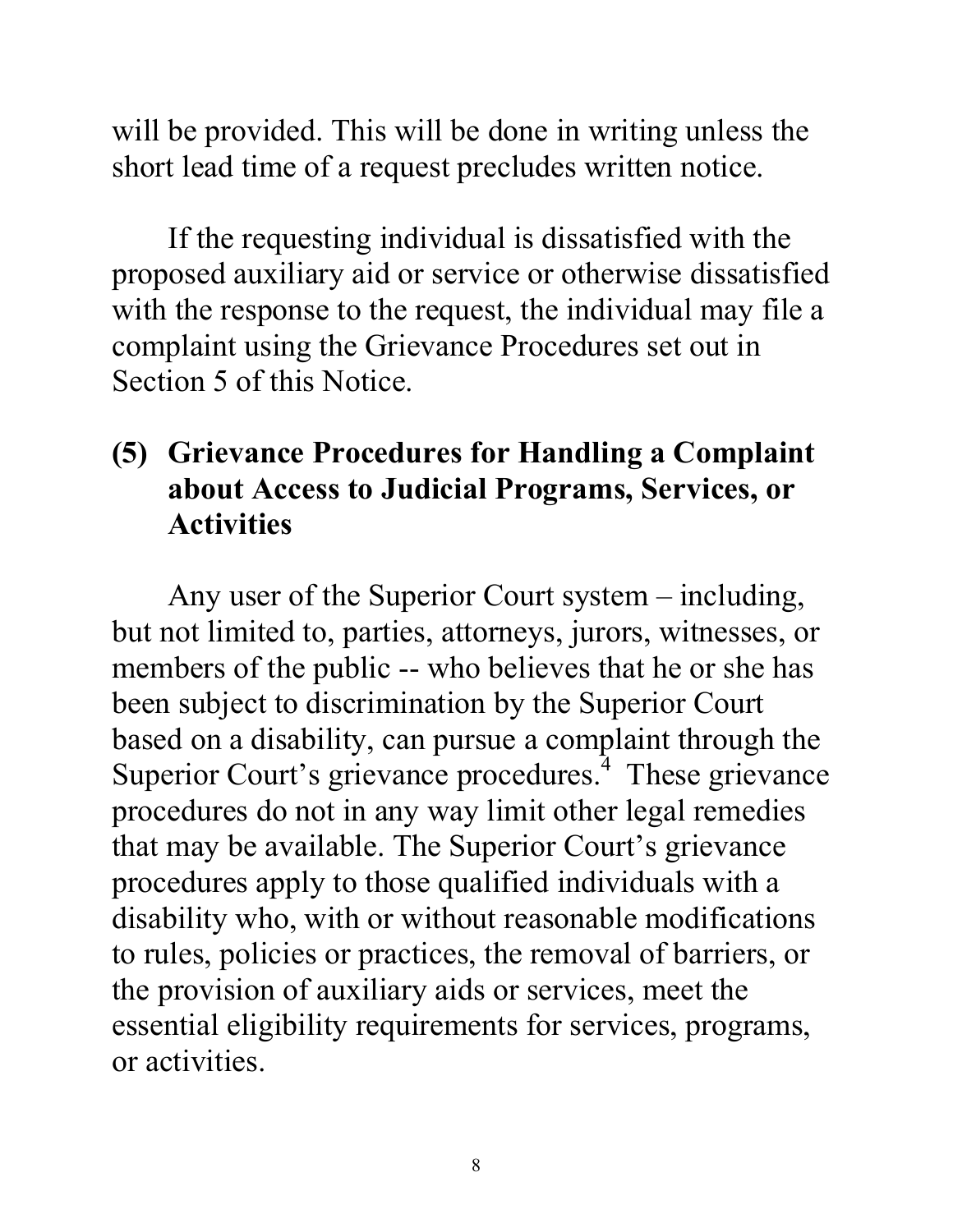### (a) Filing a Complaint

Any individual who believes that he or she has been treated by the Superior Court system in a discriminatory manner as a result of disability may file a complaint with the Presiding Judge. Complaints must be filed in writing, using the attached Grievance Form, within sixty (60) days from the alleged discrimination. The completed Grievance Form should be mailed to the ADA Coordinator at the contact information provided in Section 1 of this Notice. Any individual who requires assistance in filling out the Grievance Form may contact the ADA Coordinator.<sup>[5](#page-14-4)</sup> Alternative means of submitting an accommodation request, such as by personal interview or a tape recording, will be made available to qualified individuals with disabilities upon request.

The complaint will be addressed through the ADA Coordinator, who will investigate it or forward it to an individual designated to investigate ADA complaints. The findings will be presented to the Presiding Judge or to a designated judge for determination.

In order to provide the judge with sufficient information, you are asked on the Grievance Form to describe the event as specifically as possible. You should include the names of anyone who can assist in the investigation. Include a copy of any papers you have that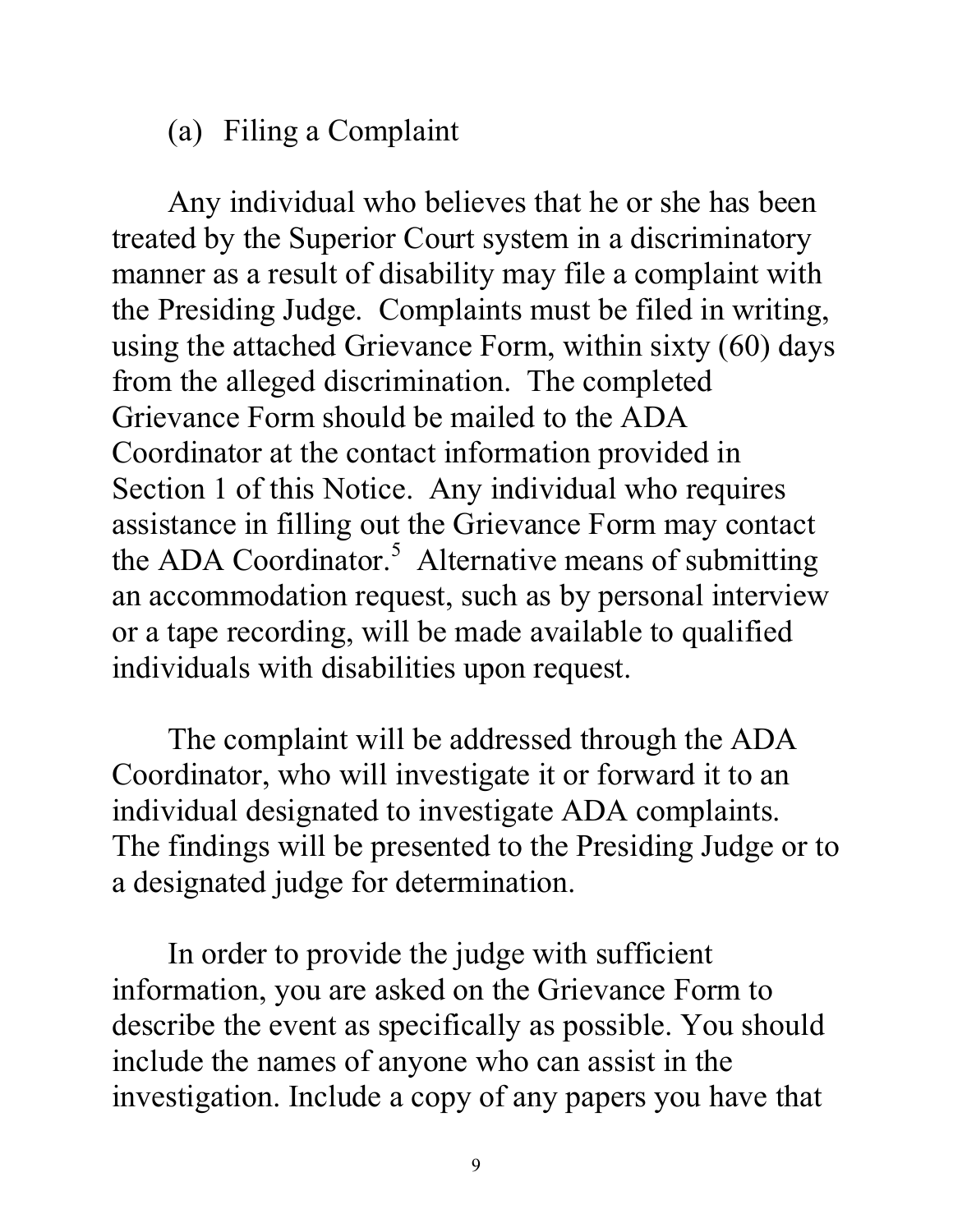relate to the complaint or that may be of help in understanding your complaint. Be sure to send copies of the documents, and keep originals for your files.

Within two weeks of receiving the Grievance Form, the ADA Coordinator will send a letter to the grievant acknowledging receipt of the grievance.

(b) Investigation

Complaints will be investigated promptly, unless you are notified otherwise. In some cases, the investigation will include interviews with other individuals, including those you name in your Grievance Form, and an examination of relevant document and files.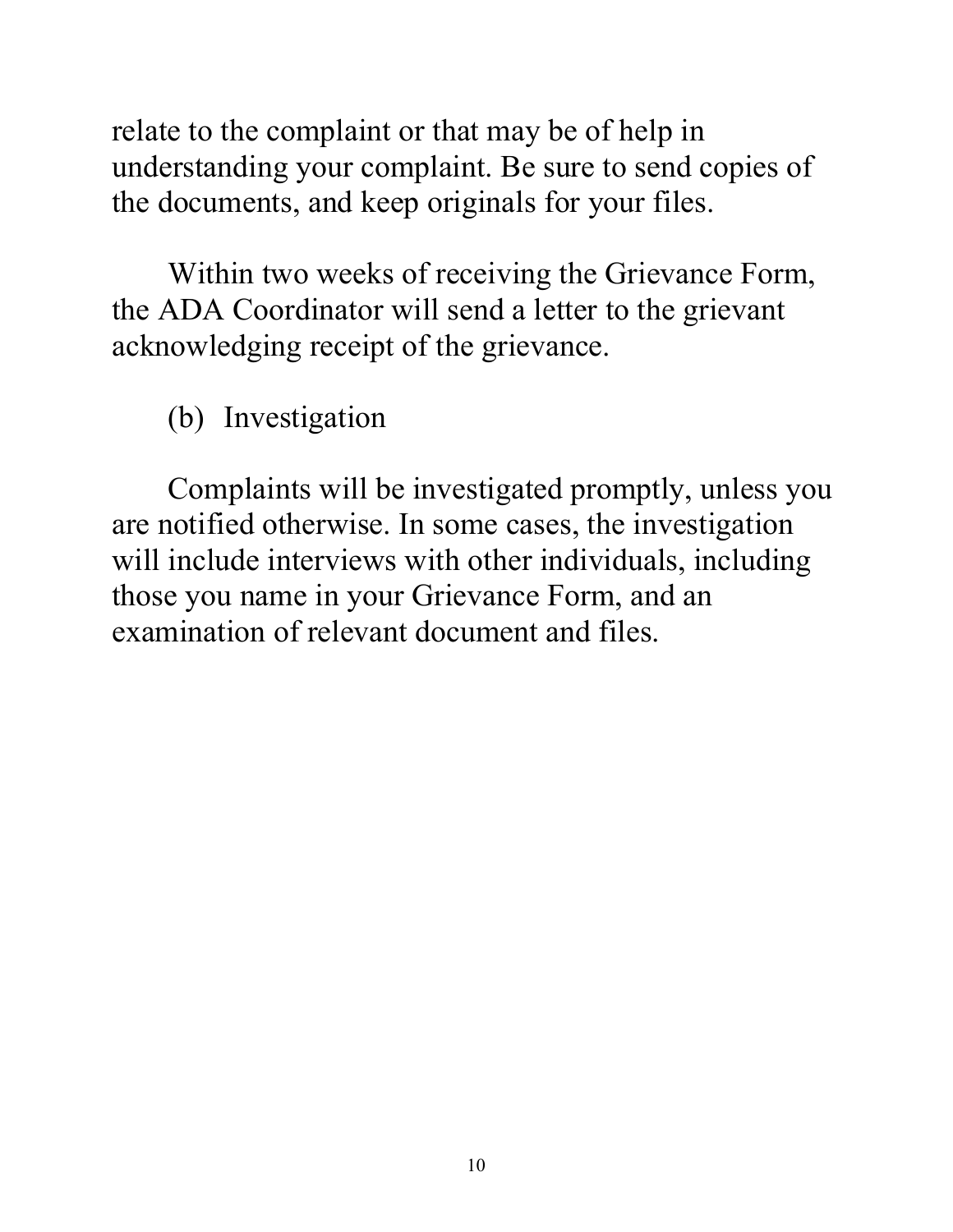### (c) Findings and Determination

Within 45 days of the receipt of the Grievance Form by the ADA Coordinator, a determination should be issued by the Presiding Judge or other designated judge. Copies of the determination will be sent to the grievant and to anyone against whom allegations have been made. The determination will include, if appropriate, a remedy. For example, if it is determined that the grievant was treated in a discriminatory manner, possible remedies may include a change in policy or local practices, or appropriate disciplinary action.

## (d) Appeal

If you disagree with the determination, an appeal may be filed within 30 days of the date of the determination by submitting a letter for reconsideration ("appeal letter") to the Presiding Judge of the Superior Court. The appeal letter should be mailed to the ADA Coordinator at the contact information set out in Section 1 of this Notice. The appeal letter should set out the reasons why you disagree with the determination and the remedy you believe is appropriate. The Presiding Judge or other designated judge should make a final determination within 30 days of the date the appeal was received, based upon a complete review of the evidence. Copies of the final determination will be sent to the grievant and to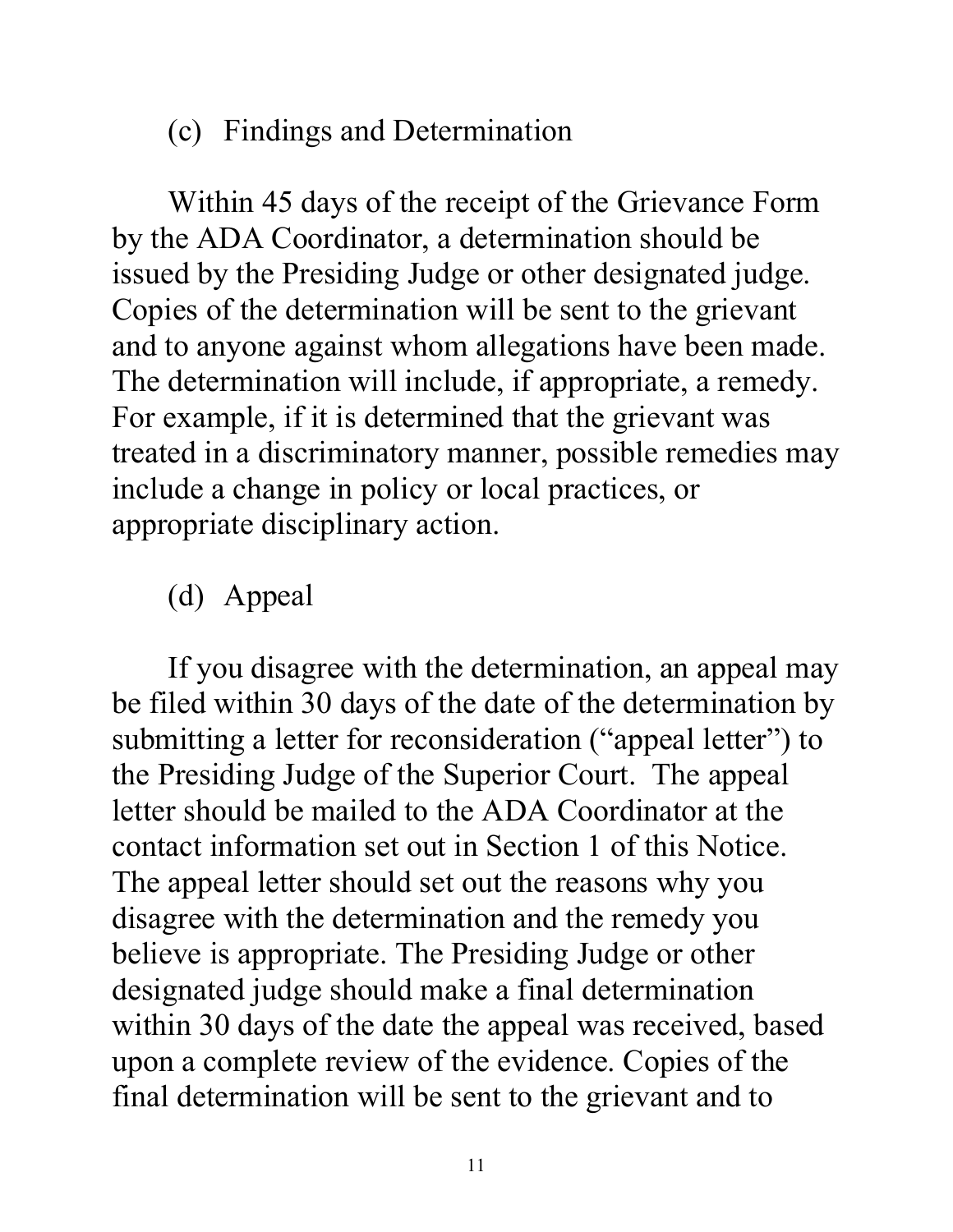anyone against whom the allegations were made. The final determination may confirm the earlier determination, modify the earlier determination, modify the remedy, or reverse the earlier determination.

(e) Implementation

The Presiding Judge or other designated judge has the responsibility for implementing the final determination. If you have any questions about implementation, you can check with the ADA Coordinator.

# (f) Time Limits

All of the offices involved in the resolution of complaints through this grievance process will try to comply with the stated time limits. However, strict compliance is not always possible due to, for example, the absence of important witnesses, or the need for additional information from the grievant, or the need to complete an unusually complex investigation. Whenever possible, the grievant will be notified about delays.

# **(6) Retaliation is Prohibited**

The Superior Court will not discriminate against any individual because that individual has opposed any act or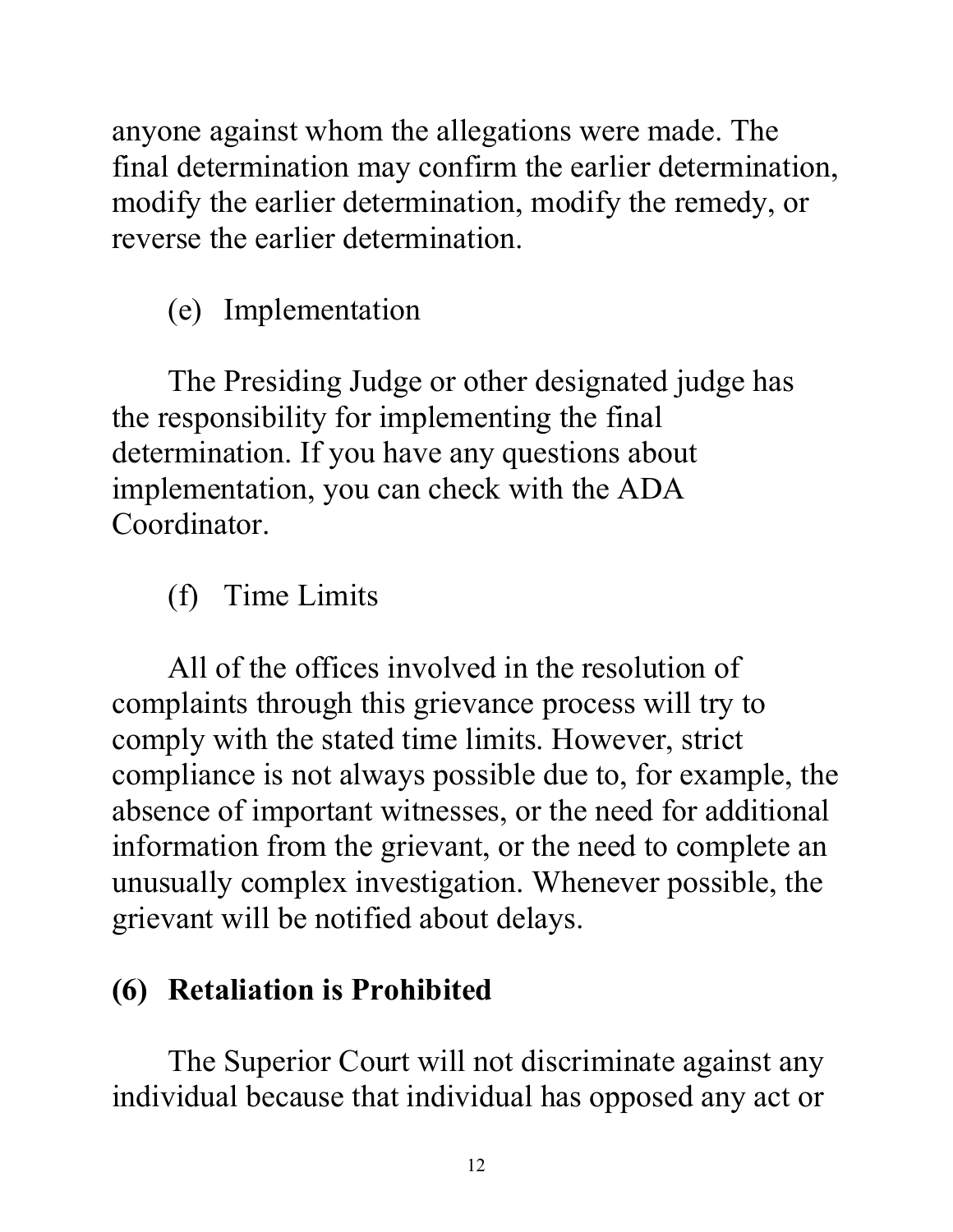practice made unlawful by Title II of the ADA, or because that individual made a charge, testified, assisted, or participated in any manner in an investigation, proceeding, or hearing under Title II of the ADA.

The Superior Court will not coerce, intimidate, threaten, or interfere with any individual in the exercise or enjoyment of, or on account of his or her having exercised or enjoyed, or on account of his or her having aided or encouraged any other individual in the exercise or enjoyment of, any right granted or protected by Title II of the ADA.

# **(7) Federal and State Human Rights Agencies**

An individual may file a claim of discriminatory treatment based upon disability in the services, programs or activities of the Superior Court with an outside agency, even while a grievance is pending using the Superior Court's Grievance Procedures.

Time limits for filing disability discrimination claims with outside agencies may be different than the time limits for filing a complaint with the Superior Court. Be sure to check with the outside agency for its filing deadlines.

## **(8) Alternative Formats**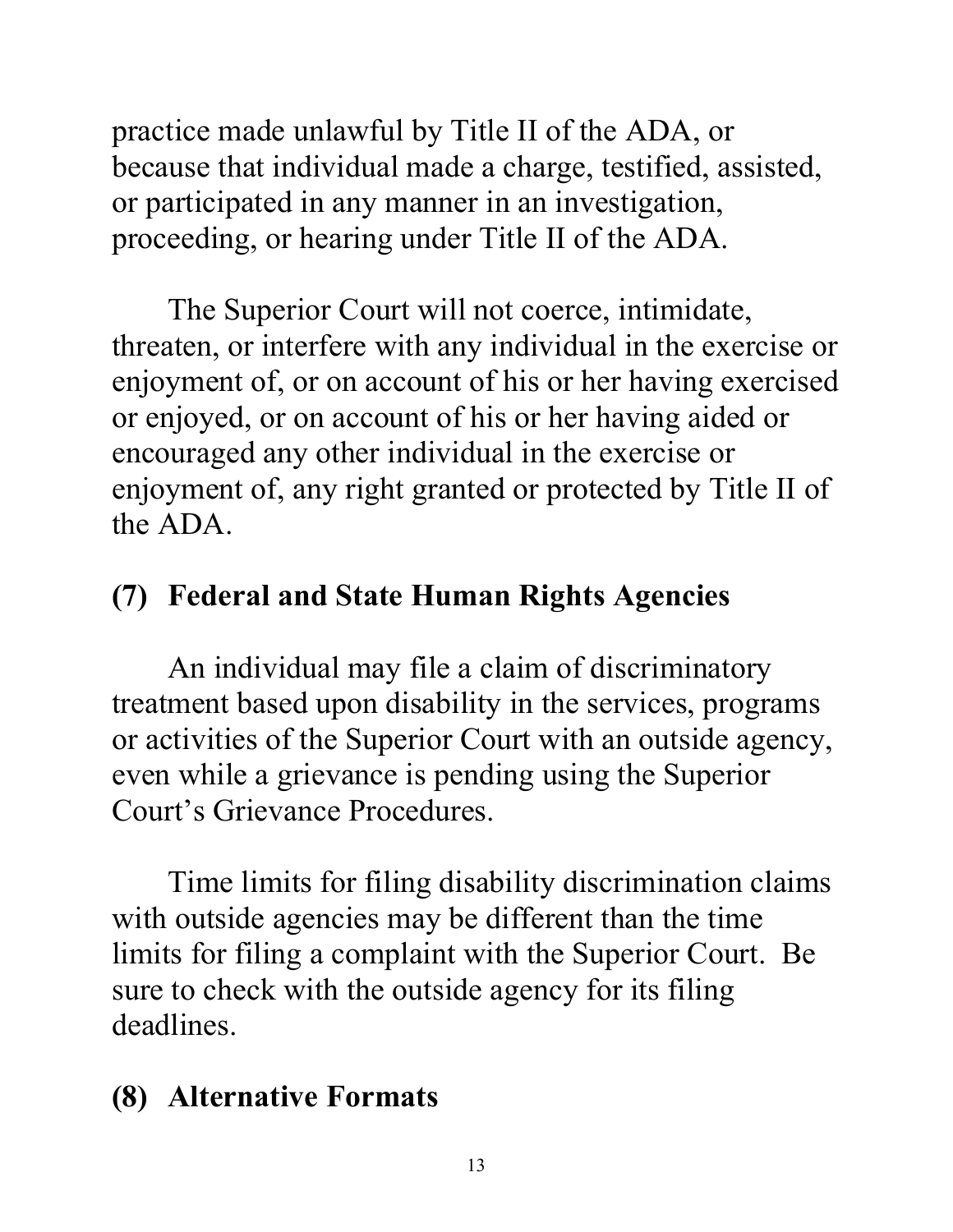This Notice will be made available in alternative formats upon request, such as large print, audiotape or Braille.